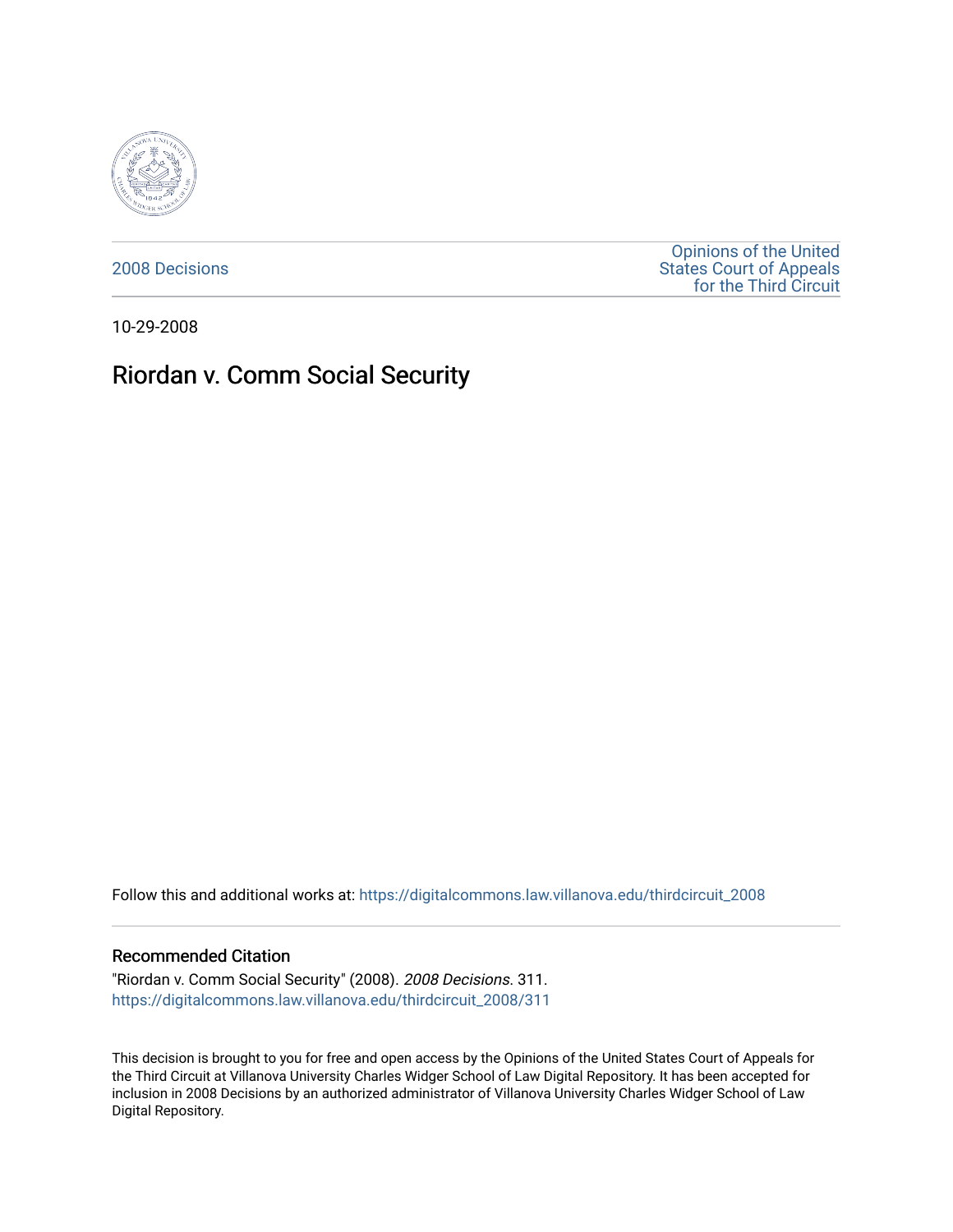#### NOT PRECEDENTIAL

# UNITED STATES COURT OF APPEALS FOR THE THIRD CIRCUIT

 $\overline{a}$ 

 $\overline{a}$ 

 $\overline{a}$ 

 $\overline{a}$ 

 $\overline{a}$ 

No. 07-3358 \_\_\_\_\_\_\_\_\_\_\_\_\_

## DENNIS RIORDAN,

Appellant

v.

# COMMISSIONER OF SOCIAL SECURITY

On Appeal from the United States District Court for the District of New Jersey District Court No. 05-CV-5114 District Judge: The Honorable Joel A. Pisano

Submitted Pursuant to Third Circuit L.A.R. 34.1(a) October 23, 2008

Before: RENDELL and SMITH, *Circuit Judges*, and POLLAK*, District Judge*\*

(Filed: October 29, 2008 )

## OPINION

SMITH, *Circuit Judge*.

The Honorable Louis H. Pollak, Senior District Judge for the United States District \* Court for the Eastern District of Pennsylvania, sitting by designation.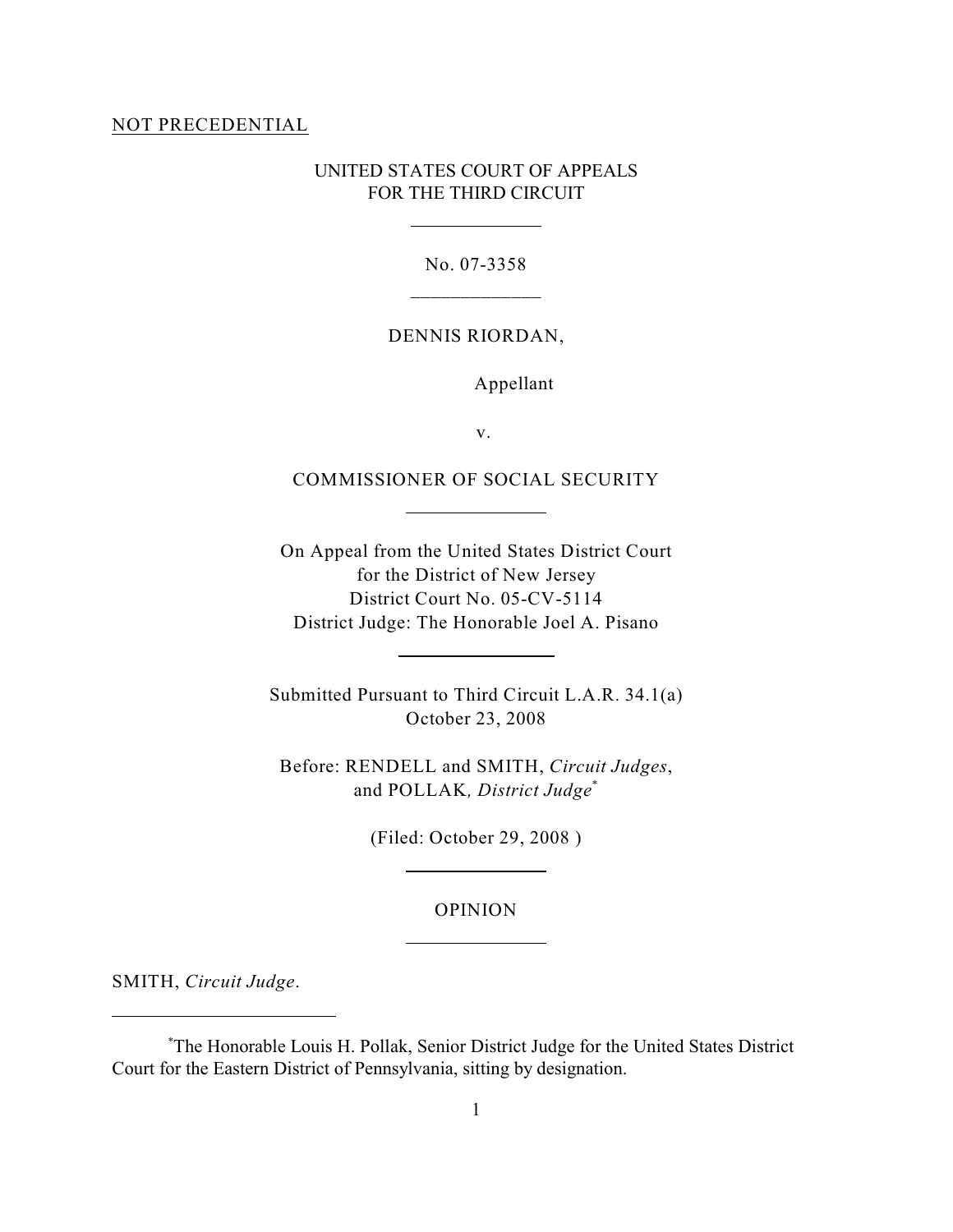Dennis Riordan appeals from the judgment of the United States District Court for the District of New Jersey, affirming the denial by the Commissioner of Social Security of Riordan's application for disability insurance and supplemental security income benefits under Titles II and XVI of the Social Security Act. The District Court exercised jurisdiction under 42 U.S.C. § 405(g). Appellate jurisdiction exists under 28 U.S.C. § 1291. Our review is limited to determining whether there is substantial evidence to support the Commissioner's decision. 42 U.S.C. § 405(g). Substantial evidence is "such relevant evidence as a reasonable mind might accept as adequate to support a conclusion." *Richardson v. Perales*, 402 U.S. 389, 401 (1971) (internal quotation marks and citation omitted). For the reasons set forth below, we will affirm.

Riordan worked for almost twenty years for the brokerage house of Paine Webber as an operations specialist. He described the job as one requiring balancing and bookkeeping, the use of computers and calculators, and careful scrutiny for mistakes. In December of 1990, he experienced an episode of chest pain. The treatment records indicated that Riordan was 37 years old and obese. His cardiac workup was negative for a myocardial infarction, however, and he returned to work. In June of 1991, he experienced another episode of chest pain. Again, a myocardial infarction was ruled out. Thereafter, Riordan explained, he was told by his employer not to return to work. He has not worked since that time.

The progress notes from his family physician indicate that he was treated

2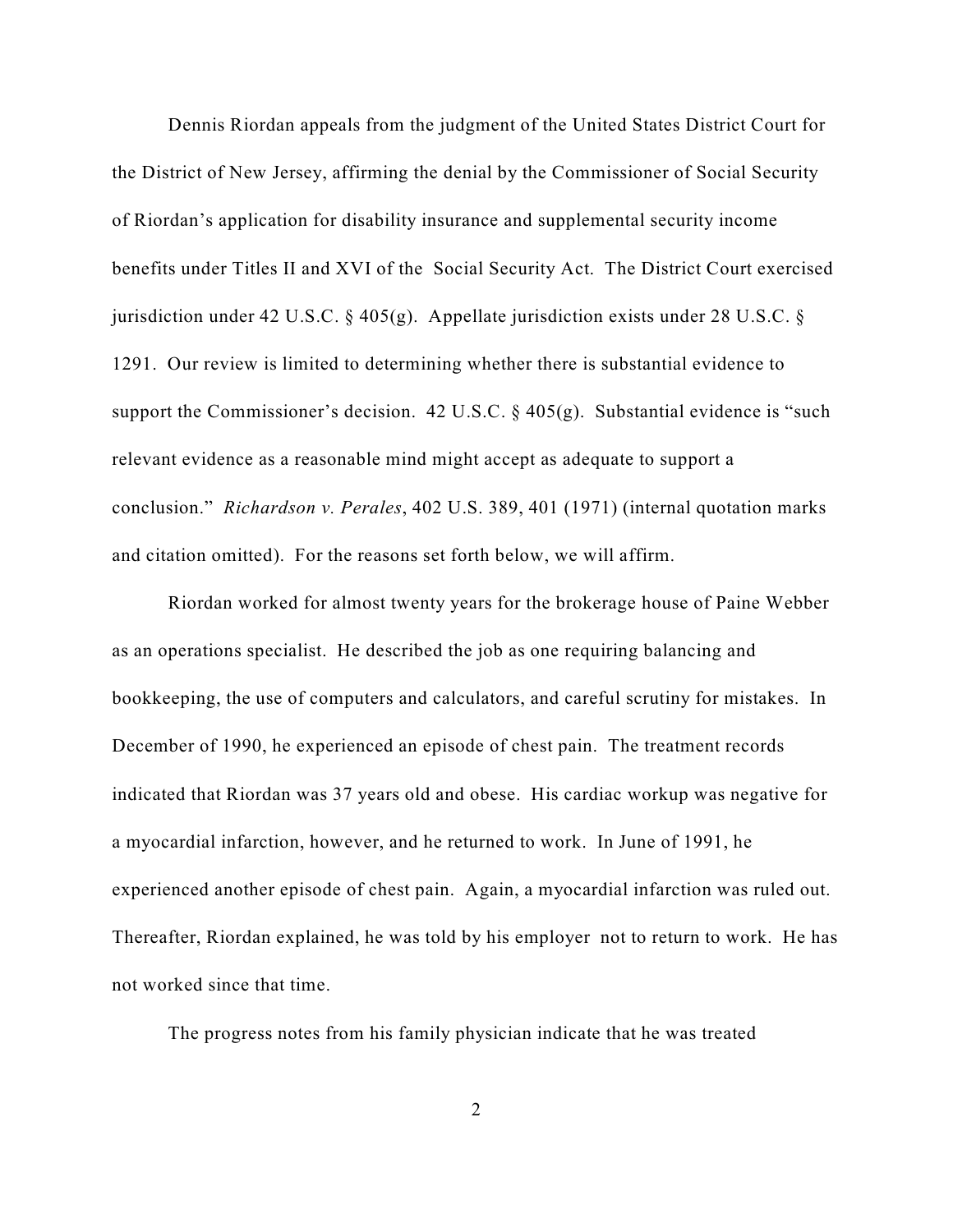intermittently for a variety of non-cardiac problems in 1996 and 1997, an ear infection in 1998, and psoriasis in early October of 1999. In December of 1999, he was hospitalized with cellulitis of his left leg, which responded well to intravenous antibiotics. He was evaluated at that time by a nephrologist, Dr. Lefkowitz, because of some protein in his urine. She ordered some additional diagnostic studies. After conducting a physical examination of Riordan, Dr. Lefkowitz documented that he was obese, and that he denied any joint pain, chest pain, chronic cough, or orthopnea. His blood pressure was normotensive, and his heart rate was within normal limits. Riordan's lungs were clear to auscultation and his extremities were "without edema." His left leg was noted to be improving from cellulitis and to have some psoriatic plaques.

The record before the Administrative Law Judge (ALJ) does not contain any medical records for the time period between Dr. Lefkowitz's evaluation in December of 1999 and July of 2002, when he returned to his family physician with complaints of psoriasis. Riordan saw his family physician again in August of 2002 because of another episode of cellulitis of his left leg.

In December of 2002, Riordan had some cardiac studies performed. Although his EKG had some abnormalities, his left ventricular function was assessed as 58% with "excellent wall motion." His perfusion study was normal. Riordan's echocardiogram showed normal left ventricular function and only "mild tricuspid regurgitation." His cellulitis required further treatment in January of 2003.

3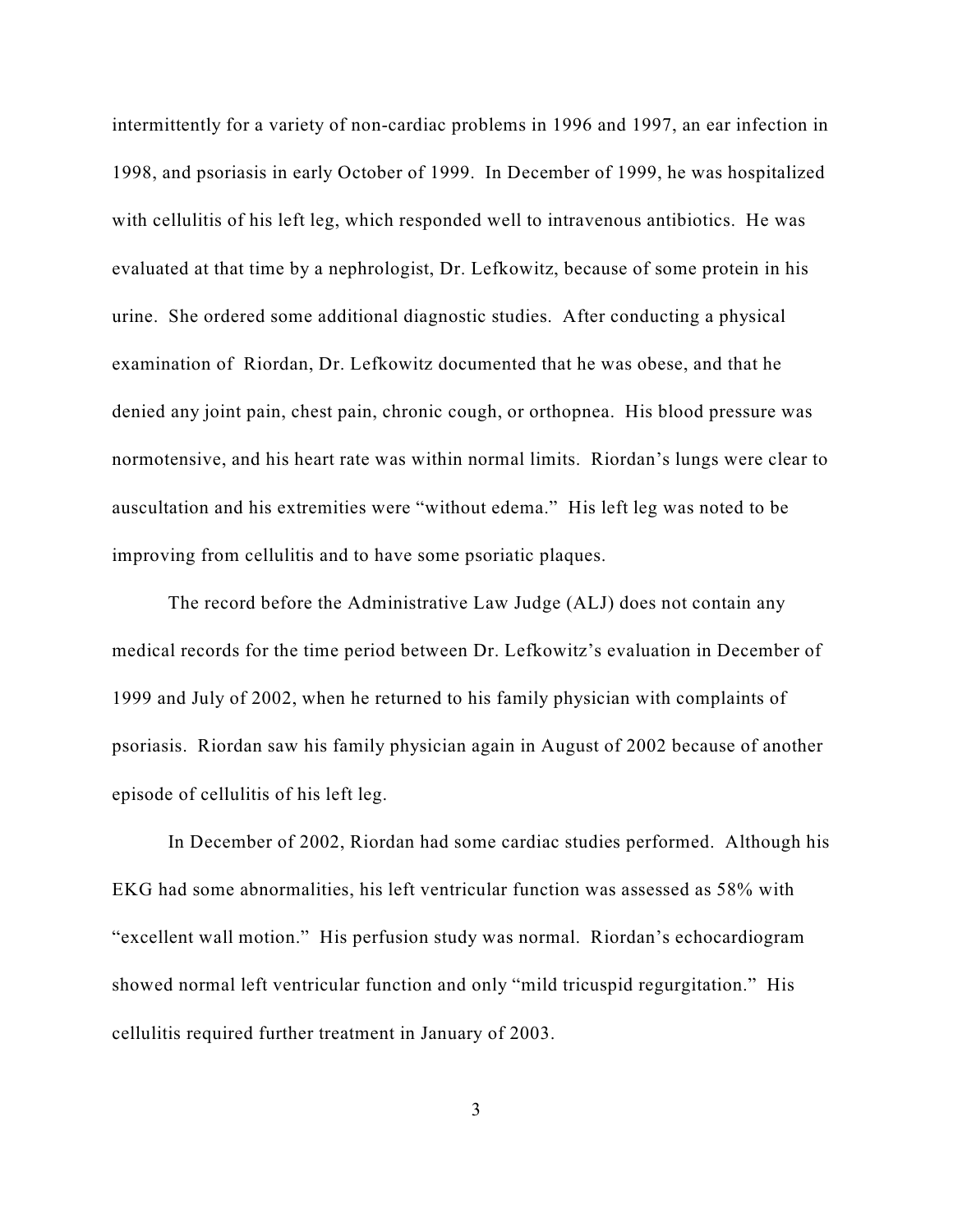In February of 2003, Riordan was diagnosed with sleep apnea. A CPAP trial was helpful in ameliorating the symptoms. At some point in May of 2003, a renal angiogram showed possible stenosis of the left renal artery. A Captopril renogram study indicated that there was a decreased function of approximately 30% on the left kidney compared to the right, but no evidence of renal stenosis. Dr. Lefkowitz saw Riordan again in August of 2003 and noted some "very mild hypertension" that was well controlled with medication. She ordered more tests to further assess his renal status. She noted that he was morbidly obese at 400 pounds and that "this probably limits him in his exercise ability." She documented in her progress notes that Riordan was not in any acute distress, had good breath sounds, a regular heart rhythm, and some edema of the legs.

On June 30, 2003, Riordan applied for disability insurance and supplemental security income benefits, alleging disability since 1991 due to obesity, low back pain, chest pain, sleep apnea, kidney problems, hypertension, pain in his legs, and psoriasis. The following month, in September of 2003, he was examined by Dr. Pollack at the request of the State of New Jersey. The report noted that Riordan is

well-developed, well-nourished in no acute distress. He is ambulating without difficulty. Gait is within normal limits. He has no difficulty arising from the chair, no difficulty getting on and off the examining table and no difficulty opening the gown for physical examination.

Riordan's heart rate and rhythm were regular and no murmurs or rubs were detected. His breath sounds were clear. His extremities did not exhibit edema and his pulses were present. His reflexes were equal bilaterally. His range of motion was documented as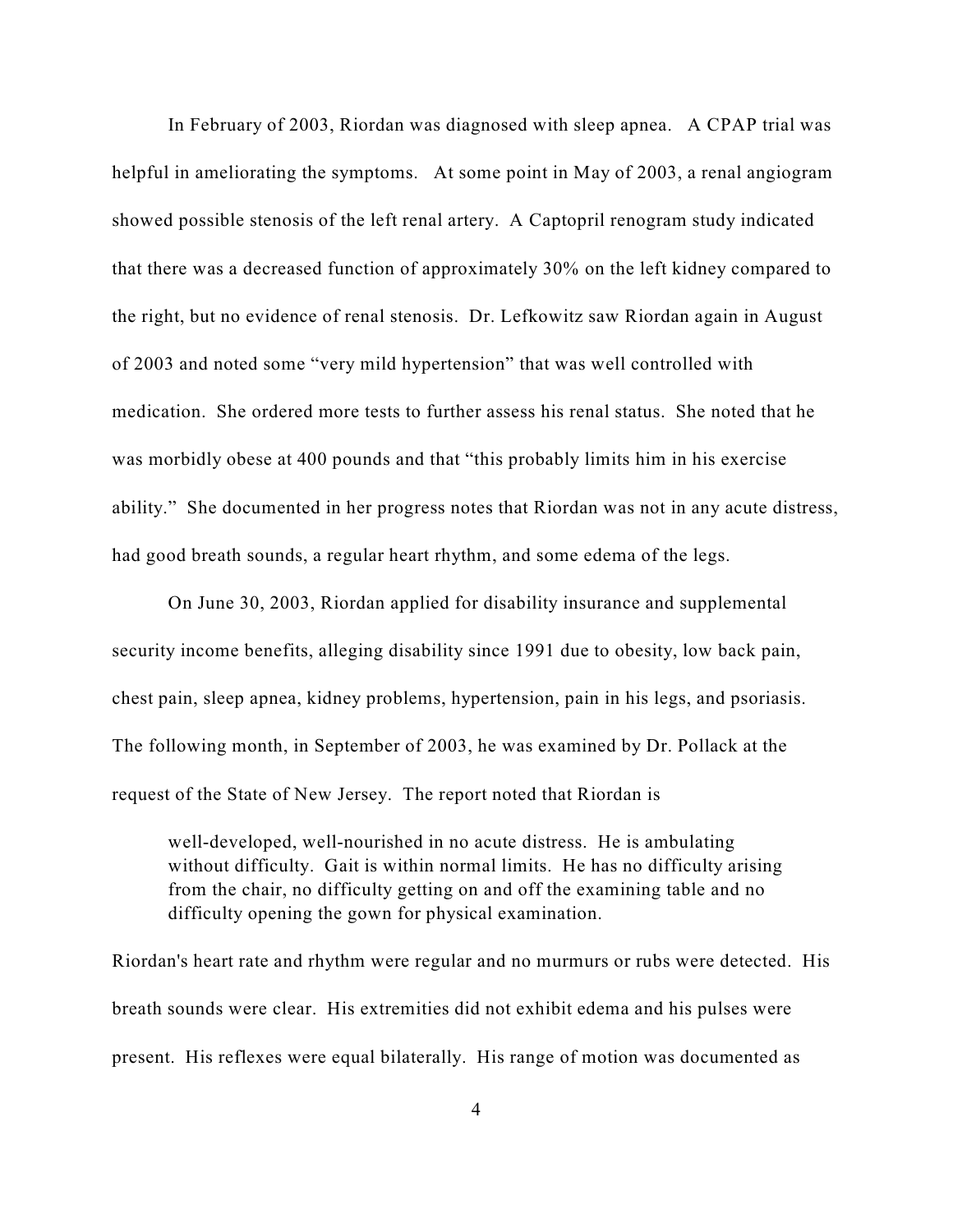"[f]ull" and his "motor examination within normal limits." A subsequent review by a state agency physician indicated that he could perform the full range of sedentary work.

After a hearing, the ALJ concluded that Riordan was not disabled as he was capable of performing the full range of sedentary work and this work was compatible with his past work at the brokerage house. Riordan appealed, arguing that the ALJ erred at step three in the sequential analysis. He also argued that the ALJ failed to evaluate adequately his obesity and to explain the basis for finding, at step four of the sequential analysis, that Riordan had the residual functional capacity to perform the full range of sedentary work.

In a thorough memorandum, the District Court disagreed and affirmed the Commissioner's final decision denying Riordan's application for benefits. This timely appeal followed. Before us, Riordan raises the same issues that he argued in the District Court.

Consistent with our directive in *Burnett v. Commissioner of Social Security Administration*, 220 F.3d 112, 119 (3d Cir. 2000), the ALJ fully discussed the evidence at step three of the sequential analysis and explained that the evidence neither satisfied nor equaled the criteria of impairments listed for the cardiovascular, renal, or skin system. This analysis was sufficient for us to conduct meaningful review. *Id.*; *see also Poulos v. Comm'r of Soc. Sec.*, 474 F.3d 88, 93 (3d Cir. 2007). In light of the medical evidence of record, we conclude that there is substantial evidence to support the ALJ's determination